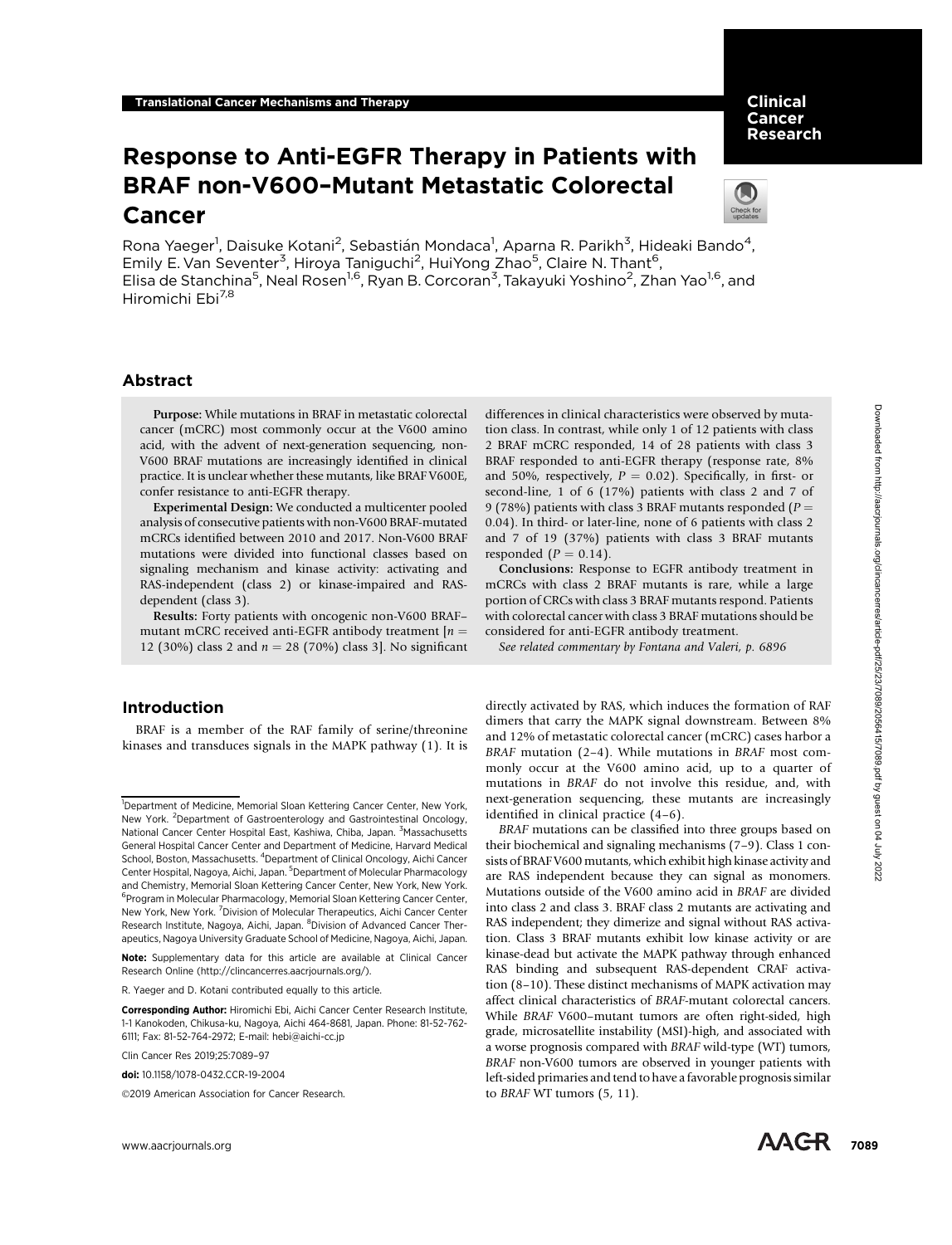# Translational Relevance

BRAF mutations can be classified into three groups based on their biochemical properties: class 1 mutants (i.e., V600) exhibit high kinase activity and signal as RAS-independent monomers; class 2 mutants are activating and signal as RASindependent dimers; and class 3 mutants have impaired kinase activity and depend on RAS to activate signaling. In metastatic colorectal cancer (mCRC), BRAF mutations consist of 2/3 class 1 and 1/3 class 2 and 3 alterations. The class 2 and 3 BRAF mutants do not respond to approved RAF inhibitors. Class 3 mutants, however, may be sensitive to inhibition of receptors activating RAS, such as EGFR in colorectal cancer. Here, we have assembled a large series of non-V600 BRAF– mutant mCRC treated with EGFR-targeting antibodies to test this hypothesis. We show that patients with class 3 BRAF mutations commonly respond to anti-EGFR treatment, while patients with mCRC with class 2 BRAF mutations are unlikely to respond.

RAF inhibitors currently in use potently inhibit BRAF monomers but not dimers. They therefore are predicted to be useful for the treatment of BRAF V600–mutant tumors but not those driven by class 2 or class 3 mutations. This is the case in preclinical models and has, for the most part, been born out in clinical trials. Class 2 and 3 mutant-driven tumors are ERK driven and predicted to be sensitive to MEK inhibition, but the effectiveness of the latter is limited by the narrow therapeutic index of these drugs. The data do offer the possibility that tumors driven by class 3 BRAF mutants in which RAS activation is dependent on receptor tyrosine kinase (RTK) signaling will be sensitive to inhibition of that RTK.

The obstacles to test this idea are the difficulty in identifying the dominant kinase driving the pathway in a particular tumor and in determining whether there is a single dominant driver at all. The epidermal growth factor receptor (EGFR) has been identified as important in the normal development and physiology of the colon and an important driver of a subset of colorectal cancers. We therefore undertook an international collaboration to assemble a large number of consecutive non-V600 BRAF–mutant mCRC to determine whether colorectal cancers with non-V600 BRAF–mutants would be sensitive to EGFR inhibition.

EGFR inhibitors represent an important regimen for mCRC associated with an overall survival (OS) benefit (12). Molecular markers have refined the population of patients treated with these agents. Colorectal cancers with activating RAS mutations, which constitutively signal downstream of EGFR, do not benefit from anti-EGFR mAbs. Similarly, BRAF mutation may confer resistance to anti-EGFR therapy. Several retrospective studies and meta-analyses suggest that the presence of BRAF V600E is a negative predictor for response to these treatments (3, 13–16). However, the effect of BRAF non-V600 mutations on response to targeted EGFR inhibition is largely unknown. Small studies and published case reports describe variable responses (17–19). We have now functionally characterized unknown BRAF mutants found in clinical practice and present an analysis of response of patients with mCRC with non-V600 BRAF alterations to EGFR antibody therapy based on BRAF mutation functional class.

# Materials and Methods

## Study design

To identify all mCRCs with non-V600 BRAF alterations sequenced between 2010 and 2017, we queried databases or searched the electronic records from prospective institutional sequencing of patients with mCRC from the Japanese nationwide cancer genome screening project for gastrointestinal cancers (SCRUM-Japan GI-SCREEN), Memorial Sloan Kettering Cancer Center (MSK), the Biomarker Research for anti-EGFR monoclonal Antibodies by Comprehensive Cancer genomics (BREAC) study (18), Aichi Cancer Network, West Japan Oncology Group, and Massachusetts General Hospital Cancer Center. Data from consecutive patients with non-V600 BRAF mutant mCRC collected included: age at diagnosis, sex, primary tumor site, histology, stage, adjuvant chemotherapy status, RAS mutation status, MSI/mismatch repair protein status, last date of follow-up or date of death, and vital status. Primary site was designated as right-sided from the cecum to the distal transverse colon and left-sided from the distal transverse colon/splenic flexure (inclusive) to the rectum. Patients who received any systemic chemotherapy for metastatic disease were analyzed for OS, defined as the time from start of systemic chemotherapy for metastatic disease to death from any cause.

Efficacy of anti-EGFR antibody was assessed in patients with RAS WT tumors who received anti-EGFR antibody with or without chemotherapy. For these patients, information on prior treatments and clinical outcome of anti-EGFR antibody treatment were also collected. The efficacy endpoints were progression-free survival (PFS), defined as the time from the start of anti-EGFR antibody treatment to disease progression or death from any cause; OS; and response rate, defined as the proportion of patients who had a complete or partial response to anti-EGFR–containing regimen. Response was assessed on the basis of review of radiology reports and categorized according to the RECIST version 1.1.

This study was approved by the respective institutional review boards in each participating center and complied with the Declaration of Helsinki. Each patient provided written informed consent.

# Tumor genotyping

Genomic DNA was extracted from formalin-fixed, paraffinembedded tissue obtained from biopsies or resections and sequenced with a multi-gene assay in a Clinical Laboratory Improvement Amendments (CLIA)-certified setting. For patients treated in Japan, sequencing was performed with either Oncomine Cancer Research Panel (Life Technologies), Oncomine Comprehensive Assay (Life Technologies), or GENOSEARCH BRAF or MEBGEN RASKET (MBL). For the BREAC study, targeted capture sequencing was done with the Illumina HiSeq 2000 system (18). Tumor genomic analysis for MSK was performed with the mass spectrometry–based Sequenom assay (20) before 2015 and with MSK-IMPACT next-generation sequencing assay afterwards (21). Patients identified at Massachusetts General Hospital had tumor genomic analysis with SNaPshot, which utilizes next-generation sequencing and interrogates BRAF exons 11 and 15.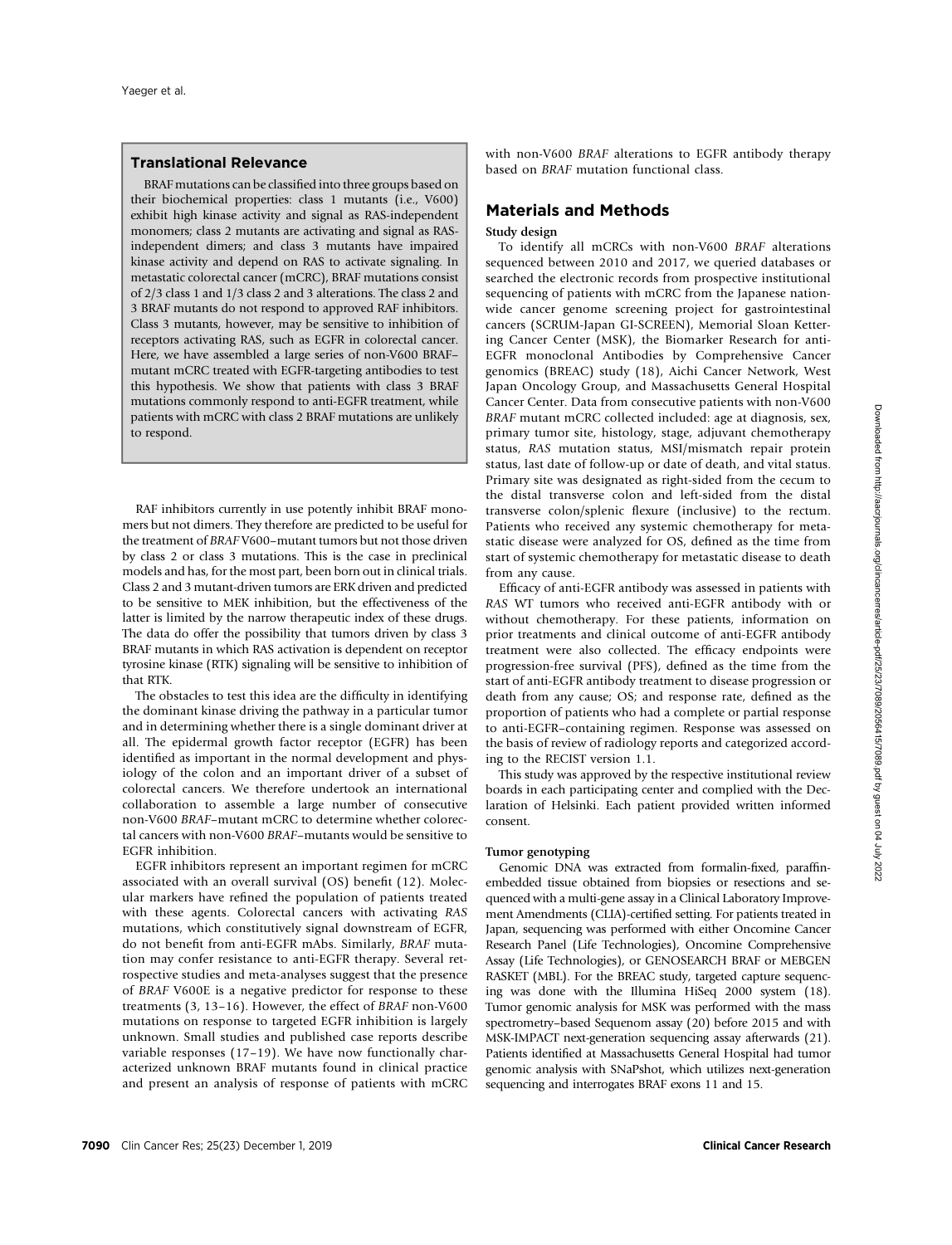## Circulating free DNA analysis

Circulating free DNA (cfDNA) analysis was performed with the Guardant360 Commercial Assay (Guardant Health; ref. 22). This is a CLIA-certified targeted digital sequencing panel designed to detect single-nucleotide variants and select insertions/deletions, amplifications, and fusions in 73 cancer genes.

# Patient-derived xenograft models

Patient-derived tumor models were obtained from Crown Bioscience or generated as described previously (23). The patientderived tumor was implanted as subcutaneous xenografts into 6 weeks old NSG mice (Jackson Laboratories), and treatments started when tumors reached 100 mm<sup>3</sup> volumes. Mice (at least 5/group) were randomized and dosed with vehicle or cetuximab (50 mg/kg twice weekly intraperitoneal). Mice were observed daily throughout the treatment period for signs of morbidity/mortality, and body weights were recorded twice weekly. Tumors were measured twice weekly using calipers, and volume was calculated using the formula length  $\times$  width<sup>2</sup>  $\times$  0.52 (24). Cetuximab for animal experiments was purchased from the hospital pharmacy. All studies were performed in compliance with institutional guidelines under an Institutional Animal Care and Use Committee– approved protocol. Investigators were not blinded when assessing the outcome of in vivo experiments.

## Classification of BRAF mutants in mCRC cases

The conditional RAS-knockout ("RAS-less") cells, kindly provided by Mariano Barbacid (Centro Nacional de Investigaciones Oncologicas) (25), were used to classify unknown BRAF mutants. These  $H RAS^{-/-}$ , NRAS<sup>-/-</sup>, KRASlox/lox; RERTert/ert mouse embryonic fibroblasts (MEF) cells were transfected to inducibly express WT BRAF or the BRAF mutants of interest (A33T, F24L, R558Q, L485F, and L525R) as described previously (9). Briefly, cells were grown in medium without 4-OHT (4-hydroxytamoxifen, control cells expressing KRAS) or with  $1 \mu$ mol/L 4-OHT (cells with no RAS isoform expression) for 1 week. Expression of the BRAF proteins was induced by 10 ng/mL doxycycline treatment for 24 hours. Cells grown without 4-OHT were used to assay ERK activation and dimerization dependence of the expressed BRAF mutants of interest; cells grown with 4-OHT to knockout the last RAS allele were used to investigate RAS dependence of the expressed BRAF mutants. Cells were collected, and whole-cell lysates were prepared and examined by Western blot analysis. RAS-GTP levels were determined using the active RAS pull-down assay (Thermo Fischer Scientific).

# Statistical analysis

Fisher exact test was used to compare clinicopathologic features between BRAF mutational classes. For PFS and OS, survival curves according to BRAF mutational classification were estimated by the Kaplan–Meier method and were compared using log-rank test. A two-sided P < 0.05 was considered significant. All statistical analyses were performed using IBM SPSS statistics version 22.0 (IBM Corp).

# Results

# Response to EGFR inhibitors in preclinical patient-derived models

The effect of non-V600 BRAF mutants on clinical response to EGFR targeting antibodies in colorectal cancer is unknown. Given that mutant BRAF activates MAPK signaling downstream of EGFR, we hypothesized that CRCs with class 2 BRAF mutants may be refractory to anti-EGFR antibody treatment similar to those with class 1 BRAF V600 mutants. In contrast, class 3 BRAF mutants may amplify RAS signaling downstream of EGFR, and it has been proposed that these tumors may depend on EGFR activation for MAPK signaling (9). Therefore, we first analyzed patient-derived colorectal cancer models to evaluate response to EGFR antibodies. Five patient-derived xenografts (PDX) were generated from clinical samples of colorectal cancer, expanded in mice, and then treated with vehicle or the EGFR antibody cetuximab. The effect of cetuximab treatment in one PDX model was reported previously (9) and the other four PDX models are shown in Fig. 1. Two of the PDXs were extremely sensitive to cetuximab treatment (Fig. 1; ref. 9), while the three others continued to grow despite cetuximab exposure, with no significant difference from vehicle treatment. Analysis by BRAF mutation class indicated that the two PDXs harboring class 2 BRAF mutants (K601E and T599dup) were resistant to cetuximab treatment, while the three PDXs harboring class 3 BRAF mutants (D594N and G466V) included two EGFR antibody–sensitive tumors and a resistant tumor. Our preclinical models suggest that CRCs with BRAF mutations may respond differently to EGFR antibody treatment and response may vary by BRAF mutation class.

#### Classification of BRAF mutants in mCRC cases

On the basis of our preclinical observations, we sought to evaluate the effect of non-V600 BRAF mutants on clinical response to EGFR antibodies in patients. We assembled an international collaboration to identify consecutive patients with colorectal cancer with non-V600 BRAF alterations seen in the clinic. A total of 153 patients with non-V600 BRAF–mutant mCRC were identified (Supplementary Fig. S1). Four patients with concurrent class 1 BRAF mutations and 31 patients without chemotherapy treatment for metastatic disease were excluded from further analysis. In the total population of 118 patients, 41 received anti-EGFR antibody treatment.

We first classified the BRAF mutants in the 118 cases into class 2 or class 3 on the basis of published studies of the biochemical effects of the BRAF alterations (9, 18, 26–29). We sought to evaluate the effect of EGFR antibodies in all patients exposed to these agents by BRAF mutation class. Three patients had non-V600 BRAF mutations that had not been previously characterized (A33T, F247L, and R558Q), and two cases had BRAF mutations (L485F and L525R) that had not been fully characterized. To classify these mutants, we first expressed each of these BRAF mutants in MEFs to assess their ability to activate downstream proteins phospho-ERK and phospho-MEK (Fig. 2A). A change in ERK signaling was not detectable in cells when WT BRAF was overexpressed. Expression of BRAF A33T also had no effect on ERK signaling. BRAF F247L and R558Q led to modest activation of ERK signaling, and BRAF L485F and L525R both strongly activated ERK signaling, compared with WT BRAF. We next evaluated whether dimerization is required for these mutants to activate the MEK/ERK cascade by introducing the R509H mutation into BRAF. It has been reported that this mutation impairs BRAF dimerization (30). The activation of ERK signaling seen with the BRAF mutants F247L, R558Q, L485F, and L525R was abrogated by the R509H mutation, indicating that all these mutants require dimerization to signal. Furthermore, we determined RAS independence by expressing each of these BRAF meanned both was been associated from https://aacress.org/clinicancer.clinicancer.client/integration and product of the statement (i.clinical section and the statement of particles in a product of the statement of the sta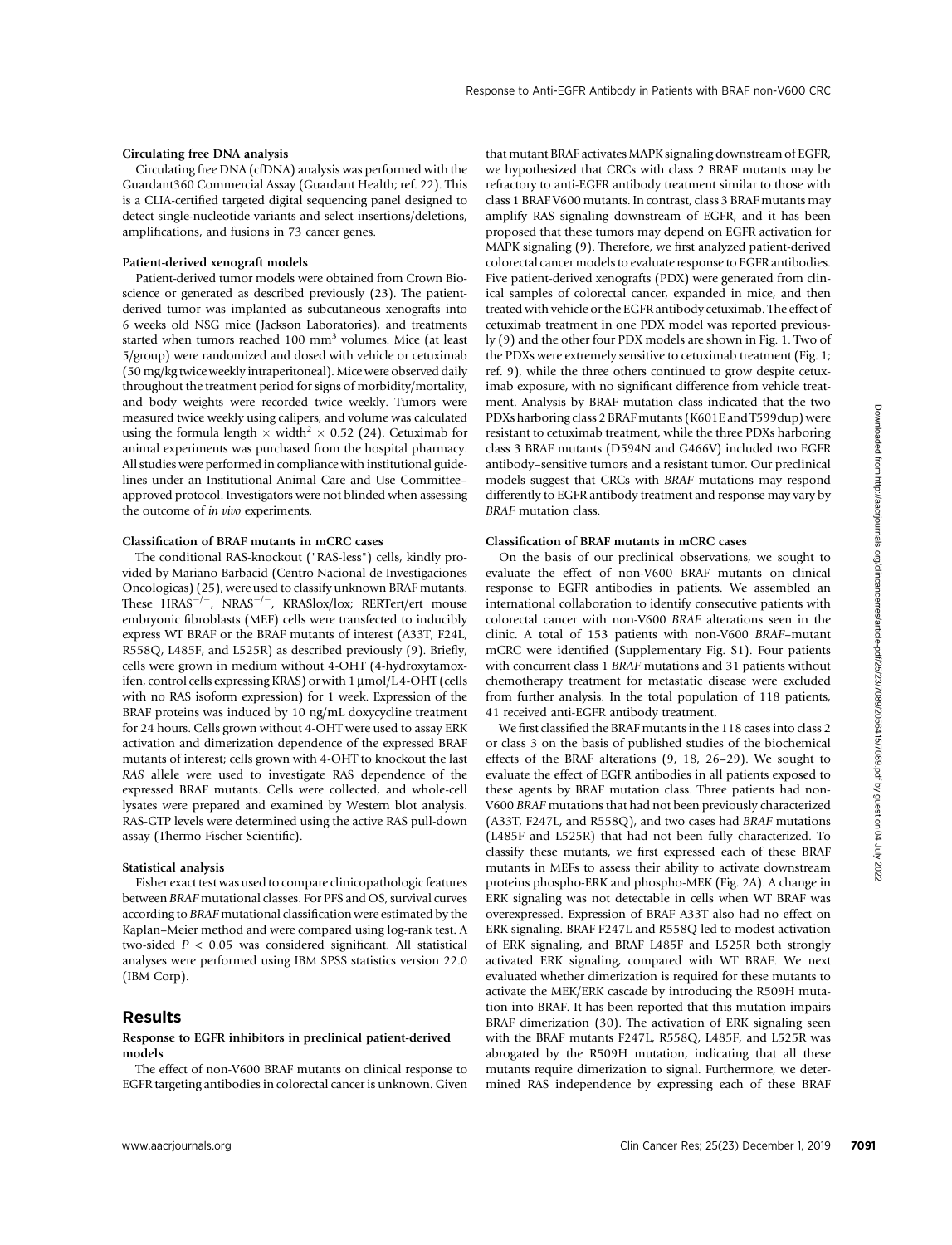

#### Figure 1.

Response to EGFR inhibitors in preclinical patient-derived models. PDXs established from class 2 (T599dup and K601E) or class 3 (D594N and G466V) mutant BRAF were treated with either vehicle or cetuximab. Each treatment group consisted of 5 mice. Error bars, SD.

mutants in the RAS-less cells (9). In these cells, the only RAS allele (kras) was removed by 4-OHT–induced Cre expression. Then, the dependence of ERK signaling of the mutants on RAS signaling was assayed (Fig. 2B). Absence of RAS expression abrogated ERK activation by BRAF F247L and R558Q but had no effect on ERK activation by BRAF L485F and L525R. On the basis of these data, BRAF A33T was considered to have no effect on ERK signaling,



#### Figure 2.

Classification of BRAF mutants. A, MEFs were transfected to express the V5 tagged, indicated BRAF proteins or the same BRAF proteins together with R509H mutation. Cells were collected to assay expression of activated pathway intermediates. **B,** Expression of the indicated BRAF proteins was induced in the conditional "RAS-less" MEFs after pretreatment with 4-OHT to knockout the last RAS allele. Cells were collected to assay expression of activated pathway intermediates.

BRAF F247L and R558Q were classified as class 3 mutants, and BRAF L525R and L485F were classified as class 2 mutants.

# Concurrent MAPK pathway alterations

The 118 cases in our series thus consisted of 32 class 2 BRAFmutant tumors (27%), 72 class 3 BRAF-mutant cases (61%), 13 uncharacterized BRAF mutants, and a mutant with no effect on ERK signaling (Supplementary Table S1). Elevated induction of ERK output by class 3 BRAF mutants requires adequate RAS activity, which could result from RTK activation or mutations upstream in the pathway (e.g., RAS). In class 3 BRAF-mutant epithelial tumors such as non–small cell lung cancer (NSCLC) and colorectal cancer, we have shown that RAS activation often relies on RTK signaling. In contrast, in melanoma, class 3 BRAF mutants almost always coexist with mutants that activate RAS signaling, usually inactivating mutations of NF1 (9). In our larger dataset of non-V600 BRAF–mutant colorectal cancers, concurrent RAS hotspot mutations were detected in 31 patients and were enriched in tumors with class 3 BRAF mutants versus those with class 2 BRAF mutants (25% vs. 6.3%, respectively;  $P = 0.03$ ; Supplementary Table S2). Furthermore, 20 of the 53 class 3 BRAFmutant colorectal cancers co-occurred with another MAPK pathway alteration, including RAS, NF1, and MAP2K1 alterations, and concurrent MAPK pathway alterations were significantly more common in the class 3 BRAF-mutant colorectal cancers compared with class 2 BRAF-mutant ones (20/53 vs. 4/29;  $P = 0.025$ ; Supplementary Fig. S2). These results indicate that about a third of class 3 BRAF-mutant colorectal cancers coexist with a MAPK alteration expected to confer resistance to EGFR inhibitors and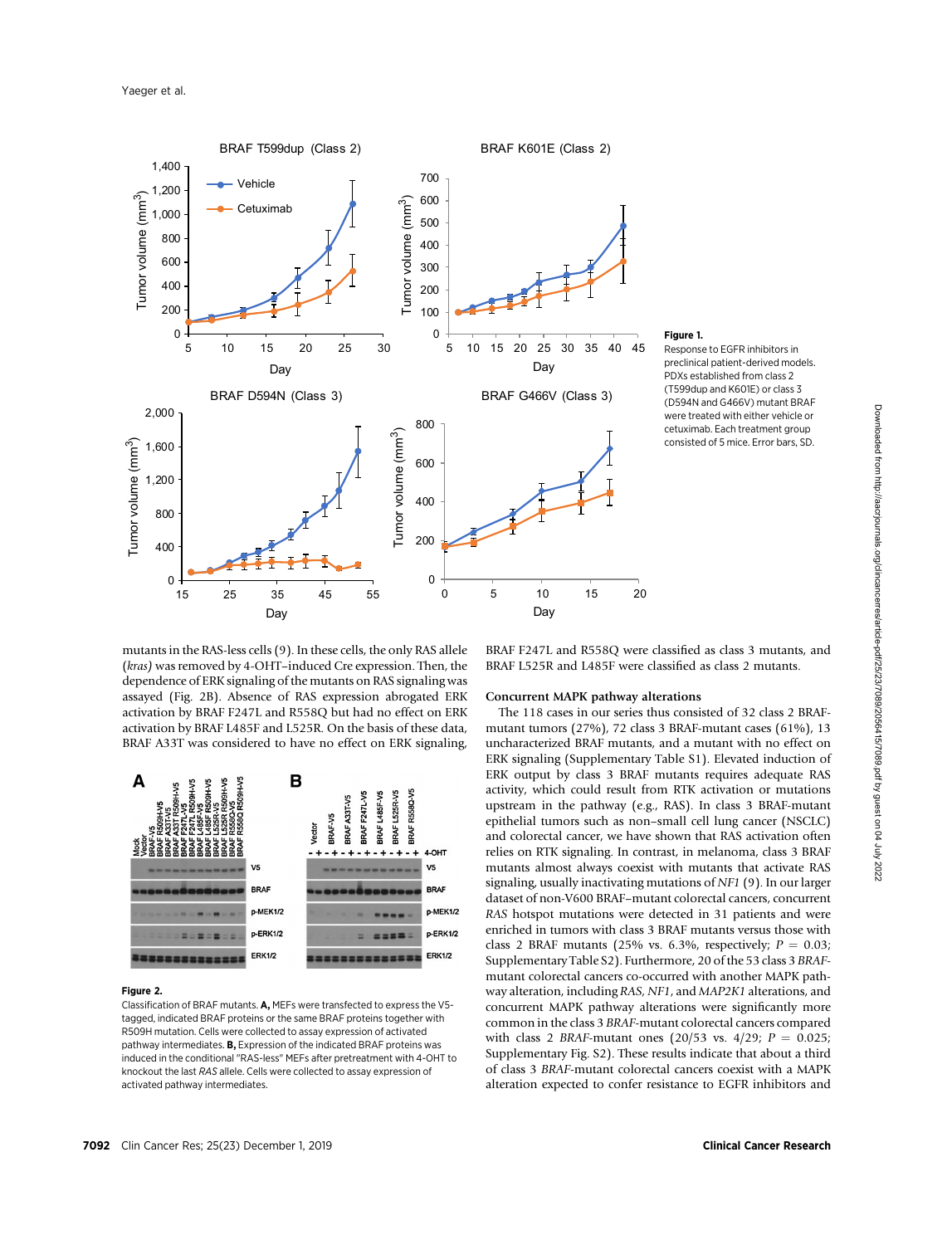that the remaining about two thirds may be sensitive to RTK inhibition.

#### Clinical characteristics and survival

Clinical characteristics of the 118 patients are summarized in Supplementary Table S2. There was a preponderance of male patients in the entire cohort and also within the class 2 and class 3 BRAF-mutant colorectal cancer cases. A larger portion of class 3 BRAF-mutant colorectal cancers originated in the rectum, but this trend did not reach statistical significance. The large majority of cases exhibited conventional histology, not mucinous. In addition, most of the non-V600 BRAF mutations occurred in microsatellite stable tumors; one class 2 BRAF mutation occurred in a MSI tumor and one frameshift alteration of unknown significance occurred in a MSI tumor. The novel BRAF alteration A33T that did not affect ERK signaling occurred in a MSI tumor.

Median OS for the patients with non-V600 BRAF–mutant mCRC was 40.2 months [95% confidence interval (CI), 30.4–

Table 1. Response details for patients treated with anti-EGFR antibody therapy

|                        |                                                                      |                         | mCRC was 40.2 months [95% confidence interval (CI), 30.4-                                                                                                          |           | Among patients with RAS WT tumors, those with class 2 BRAF-<br>mutant mCRC had a trend toward shorter survival compared with |                                                                                                                                                                                                                                                                               |
|------------------------|----------------------------------------------------------------------|-------------------------|--------------------------------------------------------------------------------------------------------------------------------------------------------------------|-----------|------------------------------------------------------------------------------------------------------------------------------|-------------------------------------------------------------------------------------------------------------------------------------------------------------------------------------------------------------------------------------------------------------------------------|
|                        |                                                                      |                         | <b>Table 1.</b> Response details for patients treated with anti-EGFR antibody therapy                                                                              |           |                                                                                                                              | those with class 3 BRAF-mutant tumors (median OS 26.0 vs.                                                                                                                                                                                                                     |
| Class                  | <b>BRAF</b>                                                          | Line                    | Regimen                                                                                                                                                            | Response  | PFS                                                                                                                          | 44.8 months, respectively; $P = 0.21$ ; Supplementary Fig. S3C).                                                                                                                                                                                                              |
| $\overline{2}$         | G469V                                                                | $\mathbf{1}$            | Folfox+Pmab                                                                                                                                                        | PR        | 18.9                                                                                                                         |                                                                                                                                                                                                                                                                               |
| 2                      | T599_V600TinsT                                                       | $\mathbf{1}$            | Folfox+Pmab                                                                                                                                                        | PD        | 1.2                                                                                                                          | Efficacy of anti-EGFR antibody treatment                                                                                                                                                                                                                                      |
| $\overline{2}$         | G469A                                                                | $\overline{2}$          | Irinotecan+Pmab                                                                                                                                                    | SD        | 4.0 <sup>a</sup>                                                                                                             | Clinical characteristics for the 40 patients with class 2 or class 3                                                                                                                                                                                                          |
| 2                      | G469A                                                                | $\overline{2}$          | Irinotecan+Cmab                                                                                                                                                    | SD        | 3.5 <sup>a</sup>                                                                                                             |                                                                                                                                                                                                                                                                               |
| 2                      | <b>L597R</b>                                                         | $\overline{2}$          | Irinotecan+Pmab                                                                                                                                                    | PD        | 3.3                                                                                                                          | BRAF-mutant mCRC treated with anti-EGFR antibody are sum-                                                                                                                                                                                                                     |
| 2                      | <b>L597R</b>                                                         | $\overline{2}$          | FOLFIRI+Pmab                                                                                                                                                       | SD        | 16.5                                                                                                                         | marized in Supplementary Table S3; no significant differences                                                                                                                                                                                                                 |
| $\overline{2}$         | G469A                                                                | 3                       | FOLFIRI <sup>b</sup> +Cmab                                                                                                                                         | <b>SD</b> | 4.4                                                                                                                          | were observed by BRAF mutation class. The regimen received,                                                                                                                                                                                                                   |
| 2                      | G469A                                                                | 3                       | Cmab                                                                                                                                                               | SD        | 2.8                                                                                                                          | tumor BRAF mutation, and best response are listed in Table 1. We                                                                                                                                                                                                              |
| $\overline{2}$         | G469V                                                                | 3                       | Irinotecan <sup>b</sup> +Cmab                                                                                                                                      | SD        | 10.9                                                                                                                         | found clear differences in response to anti-EGFR therapy by                                                                                                                                                                                                                   |
| $\overline{2}$         | L485F                                                                | 3                       | Irinotecan <sup>b</sup> +Cmab                                                                                                                                      | SD        | 6.3                                                                                                                          | mutational class. The response rate to anti-EGFR containing                                                                                                                                                                                                                   |
|                        | <b>L525R</b>                                                         | 3                       | Cmab                                                                                                                                                               | SD        | 4                                                                                                                            |                                                                                                                                                                                                                                                                               |
| 2                      | K601E                                                                | 3                       | Pmab                                                                                                                                                               | PD        | 1.4                                                                                                                          | regimen in class 2 and 3 BRAF mutants was 8% and 50%,                                                                                                                                                                                                                         |
| $\overline{c}$<br>3    | N581I                                                                | 1                       | Irinotecan+Cmab                                                                                                                                                    | <b>SD</b> | 10.3 <sup>a</sup>                                                                                                            | respectively ( $P = 0.02$ ; Table 2). In the subgroup analysis accord-                                                                                                                                                                                                        |
| 3                      | <b>N581S</b>                                                         | 1                       | FOLFIRI+Cmab                                                                                                                                                       | PR        | 16                                                                                                                           | ing to line of therapy and sidedness, there was also trend toward                                                                                                                                                                                                             |
|                        | <b>N581T</b>                                                         | 1                       | FOLFOX+Pmab                                                                                                                                                        | PR        | $1.4^{\mathrm{a,d}}$                                                                                                         | higher response in class 3 patients. In the first-line or second-line                                                                                                                                                                                                         |
| 3<br>3                 | D594G                                                                | 1                       | FOLFOX+Pmab                                                                                                                                                        | <b>SD</b> | 7.0 <sup>a</sup>                                                                                                             | setting, about half of patients had a response to treatment con-                                                                                                                                                                                                              |
|                        | D594G                                                                | 1                       | FOLFOX+Pmab                                                                                                                                                        | PR        | $2.8^{a,d}$                                                                                                                  |                                                                                                                                                                                                                                                                               |
| 3<br>3                 | D594G                                                                | $\mathbf{1}$            | FOLFOX+Pmab                                                                                                                                                        | PR        | $8.3^a$                                                                                                                      | taining an EGFR antibody, including 7 of 9 patients with class 3                                                                                                                                                                                                              |
| 3                      | F595L                                                                | $\mathbf{1}$            | FOLFOX+Pmab                                                                                                                                                        | PR        | 10.2 <sup>a</sup>                                                                                                            | BRAF-mutant mCRC and 1 of 6 patients with class 2 BRAF-mutant                                                                                                                                                                                                                 |
|                        | G466E                                                                | $\overline{2}$          | Irinotecan <sup>b</sup> +Pmab                                                                                                                                      | PR        | 8.3 <sup>a</sup>                                                                                                             | mCRC (response rate, 78% and 17%, respectively; $P = 0.04$ ).                                                                                                                                                                                                                 |
| 3                      | D594G                                                                | $\overline{\mathbf{c}}$ | FOLFIRI+Cmab                                                                                                                                                       | PR        | 3.2                                                                                                                          | Notably, 2 patients with class 3 BRAF mutation were able to                                                                                                                                                                                                                   |
|                        | G466E                                                                | $\overline{\mathsf{3}}$ | Irinotecan <sup>b</sup> +Pmab                                                                                                                                      | PR        | 8.3                                                                                                                          | undergo resection after response to chemotherapy. In third- or                                                                                                                                                                                                                |
| 3<br>3                 | G466V                                                                | 3                       | Irinotecan <sup>b</sup> +Pmab                                                                                                                                      | PR        | 6.1                                                                                                                          | later-line, no patients with class 2 BRAF-mutant mCRC responded                                                                                                                                                                                                               |
| 3                      | Q524L                                                                | 3                       | Pmab                                                                                                                                                               | PD        | 2.3                                                                                                                          |                                                                                                                                                                                                                                                                               |
|                        | D594G                                                                | $\overline{3}$          | Irinotecan <sup>b</sup> +Pmab                                                                                                                                      | <b>NE</b> | 1.8 <sup>a</sup>                                                                                                             | to EGFR inhibitors, while 7 of 19 (37%) patients with class 3                                                                                                                                                                                                                 |
|                        | D594G                                                                | $\overline{\mathsf{3}}$ | Irinotecan <sup>b</sup> +Pmab                                                                                                                                      | SD        | 1.8 <sup>a</sup>                                                                                                             | BRAF-mutant mCRC responded ( $P = 0.14$ ). More than half of the                                                                                                                                                                                                              |
| 3<br>3                 | D594G                                                                | 3                       | FOLFIRI <sup>b</sup> +Cmab                                                                                                                                         | SD        | 3.6                                                                                                                          | left-sided class 3 BRAF-mutant tumors responded to anti-EGFR                                                                                                                                                                                                                  |
| 3                      | D594G                                                                | $\overline{\mathsf{3}}$ | Irinotecan <sup>b</sup> +Pmab                                                                                                                                      | PD        | 2.8                                                                                                                          | therapy whereas only 2 of 7 right-sided class 3 tumors achieved                                                                                                                                                                                                               |
| 3                      | D594G                                                                | $\overline{\mathsf{3}}$ | FOLFIRI <sup>b</sup> +Cmab                                                                                                                                         | PD        | 2.4                                                                                                                          | response (Supplementary Table S4).                                                                                                                                                                                                                                            |
|                        | D594G                                                                | 3                       | FOLFIRI <sup>b</sup> +Pmab                                                                                                                                         | <b>SD</b> | 2.6 <sup>a</sup>                                                                                                             | PFS for patients who received EGFR inhibitor containing ther-                                                                                                                                                                                                                 |
|                        | D594G                                                                | $\overline{\mathsf{3}}$ | FOLFIRI <sup>b</sup> +Cmab                                                                                                                                         | SD        | 3.7                                                                                                                          |                                                                                                                                                                                                                                                                               |
|                        | D594G                                                                | $\overline{3}$          | Irinotecan <sup>b</sup> +Cmab                                                                                                                                      | <b>SD</b> |                                                                                                                              | apy at third- or later-line was 4.4 months (95% CI, 0.9–                                                                                                                                                                                                                      |
|                        |                                                                      |                         |                                                                                                                                                                    |           | 6.6                                                                                                                          | 7.9 months; Fig. 3A). In the subgroup analysis, the median                                                                                                                                                                                                                    |
| 3<br>3                 | D594G                                                                | 3<br>$\overline{3}$     | Irinotecan <sup>b</sup> +Pmab                                                                                                                                      | <b>SD</b> | 2.3                                                                                                                          | duration of response to EGFR antibody therapy was 4.0 months                                                                                                                                                                                                                  |
|                        | D594G                                                                |                         | Irinotecan <sup>b</sup> +Cmab                                                                                                                                      | SD        | $2.2^{\circ}$                                                                                                                | (95% CI, 2.1-5.9 months) for class 2 BRAF-mutant mCRC and                                                                                                                                                                                                                     |
| 3                      | D594G                                                                | 3                       | Irinotecan <sup>b</sup> +Pmab                                                                                                                                      | PR        | 6.7 <sup>a</sup><br>14.9                                                                                                     | 6.1 months (95% CI, 0.8–11.4 months) for class 3 patients with                                                                                                                                                                                                                |
| 3                      | D594N                                                                | 3<br>$\overline{3}$     | Irinotecan <sup>b</sup> +Pmab                                                                                                                                      | PR        |                                                                                                                              |                                                                                                                                                                                                                                                                               |
| 3                      | D594N                                                                |                         | $5$ -FU $c$ +Cmab                                                                                                                                                  | PD        | 1.6                                                                                                                          | BRAF-mutant mCRC ( $P = 0.25$ ; Fig. 3B).                                                                                                                                                                                                                                     |
| 3                      | D594N                                                                | 5                       | Irinotecan <sup>b</sup> +Pmab<br>$FOLFIRIb+Cmab$                                                                                                                   | PR        | 14.7 <sup>a</sup>                                                                                                            | In a patient with BRAF D594G-mutant (class 3) mCRC who                                                                                                                                                                                                                        |
| 3<br>3                 | F247L                                                                | 3                       |                                                                                                                                                                    | CR        | 12.6                                                                                                                         | responded to panitumumab and irinotecan after prior irinotecan,                                                                                                                                                                                                               |
|                        | <b>R558Q</b>                                                         | 4                       | Irinotecan <sup>b</sup> +Cmab                                                                                                                                      | CR        | 37.7 <sup>a</sup>                                                                                                            | we were able to collect plasma for cfDNA analysis before treat-                                                                                                                                                                                                               |
| <sup>a</sup> Censored. | <sup>b</sup> Irinotecan refractory.<br><sup>c</sup> 5-FU refractory. |                         | Abbreviations: CR, complete response; Cmab, cetuximab; NE, not evaluable; PD,<br>progressive disease; PR, partial response; SD, stable disease; Pmab, panitumumab. |           |                                                                                                                              | ment and at 8 weeks. cfDNA analysis indicated that the BRAF<br>mutation had the highest variant allelic frequency in blood at the<br>start of treatment of 36.9%, suggesting it is a truncal mutation and<br>not a subclonal event (Fig. 3C). After 8 weeks of treatment, the |
|                        | <sup>a</sup> Received surgical resection.                            |                         |                                                                                                                                                                    |           |                                                                                                                              | frequency of BRAF D594G decreased to 0.8%, indicating that                                                                                                                                                                                                                    |
|                        | www.aacrjournals.org                                                 |                         |                                                                                                                                                                    |           |                                                                                                                              | Clin Cancer Res; 25(23) December 1, 2019                                                                                                                                                                                                                                      |

Table 2. Response to anti-EGFR antibody in patients based on BRAF classification

|                              |                    | Class <sub>2</sub>         | Class 3            |                            |      |
|------------------------------|--------------------|----------------------------|--------------------|----------------------------|------|
|                              | No. of<br>patients | No.<br>Responded<br>$(\%)$ | No. of<br>patients | No.<br>Responded<br>$(\%)$ | Р    |
| First- or<br>second-<br>line | 6                  | 1(17)                      | 9                  | 7(78)                      | 0.04 |
| Third- or<br>later-line      | 6                  | 0                          | 19                 | 7(37)                      | 0.14 |
| Total                        | 12                 | 1(8)                       | 28                 | 14 (50)                    | 0.02 |

50.0 months; Supplementary Fig. S3A). Patients with concurrent RAS tumor mutation appeared to have a poorer prognosis compared with patients with RAS WT tumors, but this difference did not reach statistical significance (median OS 29.0 months vs. 44.2 months, respectively;  $P = 0.07$ ; Supplementary Fig. S3B). Among patients with RAS WT tumors, those with class 2 BRAFmutant mCRC had a trend toward shorter survival compared with those with class 3 BRAF-mutant tumors (median OS 26.0 vs. 44.8 months, respectively;  $P = 0.21$ ; Supplementary Fig. S3C).

# Efficacy of anti-EGFR antibody treatment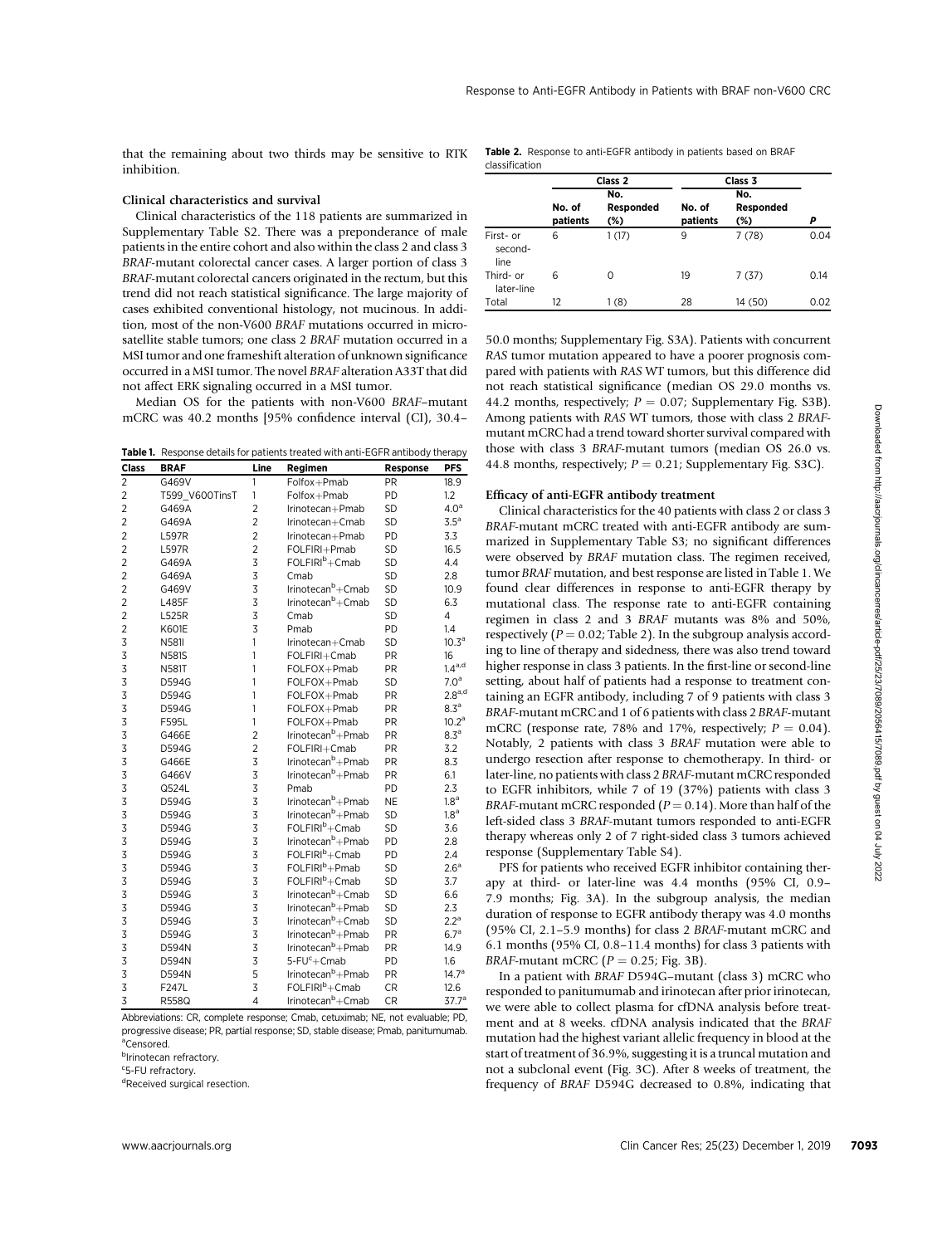

#### Figure 3.

Survival of patients with non-V600 BRAF alterations. PFS in a total of 25 patients treated with anti-EGFR antibody at the third- or later-line (A), or stratified by BRAF mutation class (B). C. Measurements of cell tumor DNA before and during treatment with panitumumab and irinotecan. Numbers for highest allelic fraction correspond to BRAF D594G–mutant allelic fraction detected in blood.

the BRAF-mutant clone had decreased with EGFR inhibitor treatment, rather than a separate BRAF WT clone responding. The variant allelic frequency of all the circulating tumor DNA detectable in blood in this patient decreased with the panitumumab/ irinotecan treatment, supporting the benefit of EGFR inhibitor treatment in this patient with a non-V600 BRAF mutation.

# Class 2 mutations can cause secondary resistance to EGFR inhibitors

The patient with BRAF F247L mCRC achieved a long-lasting response to EGFR antibody–containing therapy of over a year. At resistance, a new, additional class 2 BRAF mutation was detected. Specifically, the patient received third-line FOLFIRI and cetuximab for biopsy proven metastatic thoracic lymphadenopathy (clinical course summarized in Fig. 4A). Treatment led to complete regression of the hypermetabolic thoracic nodes (Fig. 4B), but the patient developed a brain metastasis after a year of treatment (Fig. 4C). The brain metastasis was removed and sequencing identified a new MKRN1-BRAF fusion (Fig. 4D), a class 2 activating alteration that no longer includes the RAS binding domain of BRAF. This fusion does not require RAS binding to dimerize. Sequencing of both the primary colon cancer and the thoracic lymph node biopsy specimen did not identify this fusion confirming that this alteration was acquired in the resistant brain metastasis. We were able to generate a PDX from the cerebellar metastasis. Treatment of the PDX with vehicle or cetuximab (5 mice per group) indicated that cetuximab did not inhibit tumor growth (Fig. 4E). These data suggest that the acquired class 2 BRAF alteration caused resistance to cetuximab treatment and further supports the limited efficacy of EGFR inhibitors against class 2 BRAF mutants.

# Discussion

In this study, we find in both preclinical models and in our large clinical series that response to EGFR antibody treatment in colorectal cancers with class 2 BRAF mutants is rare, while a large portion of colorectal cancers with class 3 BRAF mutants respond to EGFR antibody treatment. This is the first demonstration of the sensitivity of tumors driven by RAS- or RAF-dependent activation of ERK signaling to RTK inhibition. Moreover, we have defined a biomarker (class 3 BRAF mutation) that allows identification of patients who are candidates for this therapy.

Our data indicate that patients with colorectal cancer with class 3 BRAF mutations should not be excluded from EGFR antibody treatment. Anti-EGFR antibody containing treatment decreased the frequency of BRAF D594G circulating tumor DNA, indicating that the BRAF-mutant clone responded to the treatment, rather than a separate BRAF WT clone responding. When anti-EGFR antibody treatment was used with first-line chemotherapy, 7 of 9 patients treated achieved responses, and 2 of them were able to undergo surgical resection. Consistent with our data, Cremolini and colleagues found that 3 of 4 patients with either BRAF 594 or 596 mutation achieved partial response with upfront chemotherapy plus cetuximab (31). Together these data indicate that RAS activation in many class 3 BRAF-mutant mCRC is driven by EGFR and targeting this RTK leads to regression of these tumors.

It has recently been appreciated that within RAS WT tumors, patients with a left-sided colon primary benefit from anti-EGFR antibodies, and those with right-sided primaries obtain limited benefit (32–34). Consistent with this observation, we found that left-sided tumors were significantly more sensitive to EGFR antibody treatment. Given that class 3 BRAF mutants require RAS activation to effectively amplify MAPK signaling, our data suggest that EGFR, which is primarily activated in the left-colon, often provides the activation of RAS for MAPK pathway activation and tumorigenesis in class 3 BRAF-mutant tumors.

Not all the patients with class 3 BRAF colorectal cancer responded to anti-EGFR therapy. In addition to RAS mutations, activation of other RTKs leads to resistance to anti-EGFR therapy (35, 36). By identifying RTKs playing dominant roles in RAS activation, class 3 BRAF-mutant tumors may be better targeted by treating with the matched RTK inhibitor with or without a MEK inhibitor. Despite this, our data suggest that in a large portion of class 3 BRAF mutants, the single dominant driver is EGFR, which can be effectively targeted in the clinic.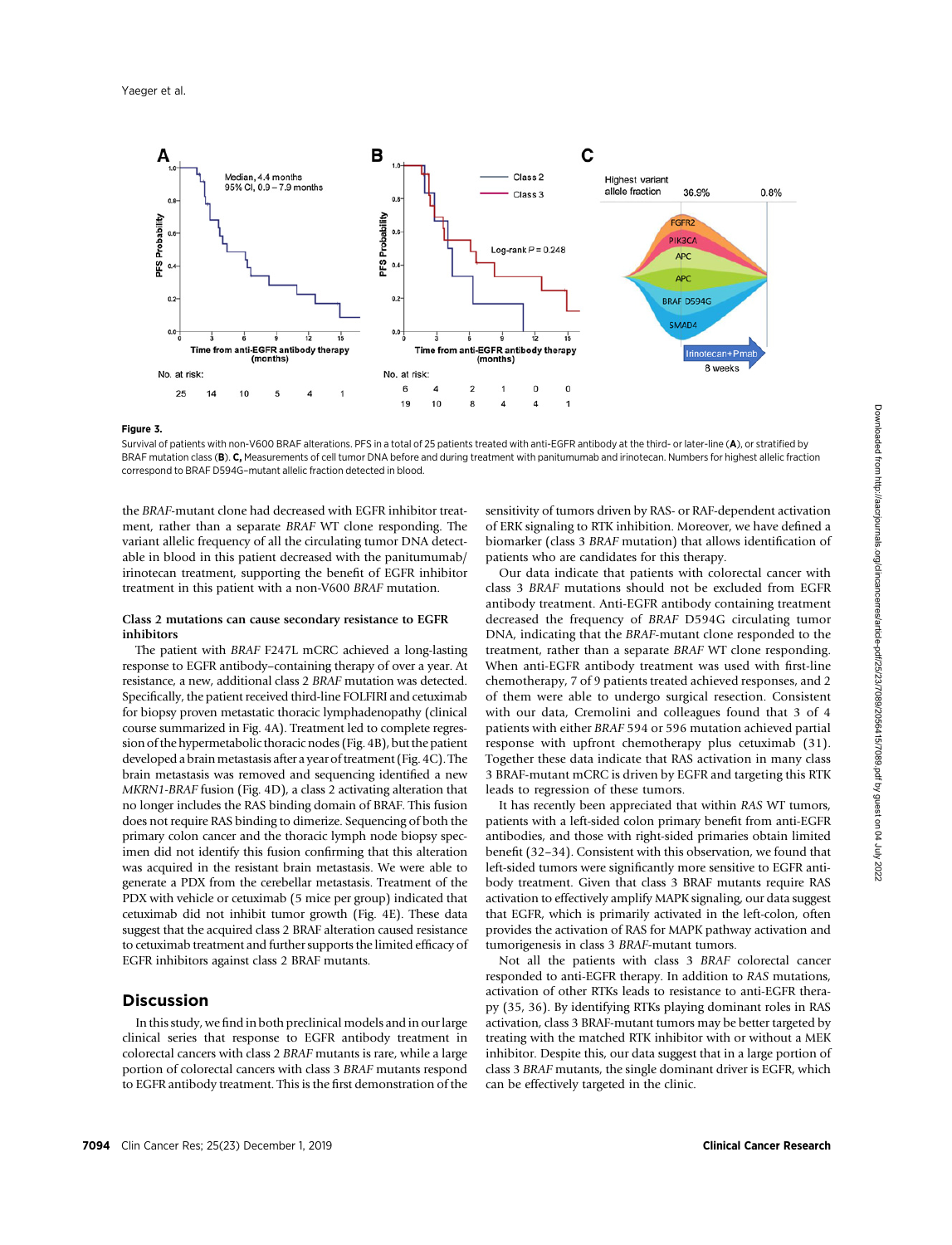

#### Figure 4.

Class 2 mutations can cause secondary resistance to EGFR inhibitors. A, Timeline of patient's treatment history. B, Representative images from PET/CT showing biopsy-proven, hypermetabolic metastatic thoracic lymphadenopathy at the start of FOLFIRI/cetuximab treatment and after 1 year of treatment. C, Representative MRI image showing new cerebellar metastasis. D, Schema of the MKRN1-BRAF fusion identified on sequencing the cerebellar metastasis. E, Growth curve of mice bearing the PDX with MKRN1-BRAF fusion treated with vehicle or cetuximab. Five mice were treated in each group and SDs are indicated with error bars. LN, lymph node.

None of the class 2 BRAF mutants responded to anti-EGFR antibodies in treatment beyond the first-line setting. In line with this, cetuximab did not cause regression in our PDX models. In addition, we found that a patient with colorectal cancer acquired a class 2 BRAF alteration, the MKRN1-BRAF fusion, at resistance to cetuximab, further suggesting that class 2 mutants cause resistance. Similarly, BRAF fusions have been reported as a mechanism of acquired resistance to EGFR inhibition in EGFR-mutant NSCLC (37). While class 2 BRAF mutants thus appear to rarely respond to EGFR inhibitors, we note that occasional responses have been described (19), although these responses appear shortlived. There may be a range of ERK activation with class 2 BRAF mutants and, in our series, we see a low, but nonzero, rate of concurrent RAS mutation in the class 2 BRAF-mutant tumors. These data suggest that in some class 2 BRAF mutants, while mutant BRAF activates ERK, an additional contribution to ERK activation can come from upstream signaling. Consistent with this understanding, in class 2 BRAF-mutant NSCLC lines, EGFR inhibition partially suppressed MAPK signaling and cell growth, but not enough to induce tumor regression (38). Thus, while a

subset of class 2 BRAF-mutant colorectal cancer may respond to EGFR inhibitors, these cases are rare and EGFR inhibitor treatment may not sufficiently suppress ERK signaling for durable clinical benefit.

Class 2 BRAF tumors are resistant to approved BRAF drugs designed to inhibit mutant V600. Newer RAF inhibitors may have activity against these mutants. Type II RAF inhibitors can bind to the Asp-Phe-Gly (DFG)-out inactive conformation of BRAF and induce RAF dimerization but inhibit the kinase activity of the dimer (8, 39). Type II inhibitors demonstrated preclinical efficacy in xenograft models from BRAF class 2–mutant NSCLC cell lines (38). MEK inhibitors may also be effective; however, the effects of these drugs are attenuated by reactivation of receptors, such as EGFR. Combined inhibition of BRAF and MEK with or without EGFR could be an effective strategy for class 2 BRAF mutants and is currently being investigated in clinical trials (UMIN000031857 and NCT03843775).

While our study is the largest series to interrogate the efficacy of anti-EGFR antibodies in patients with BRAF non-V600 mutations, clear limitations of our analysis are the small number of patients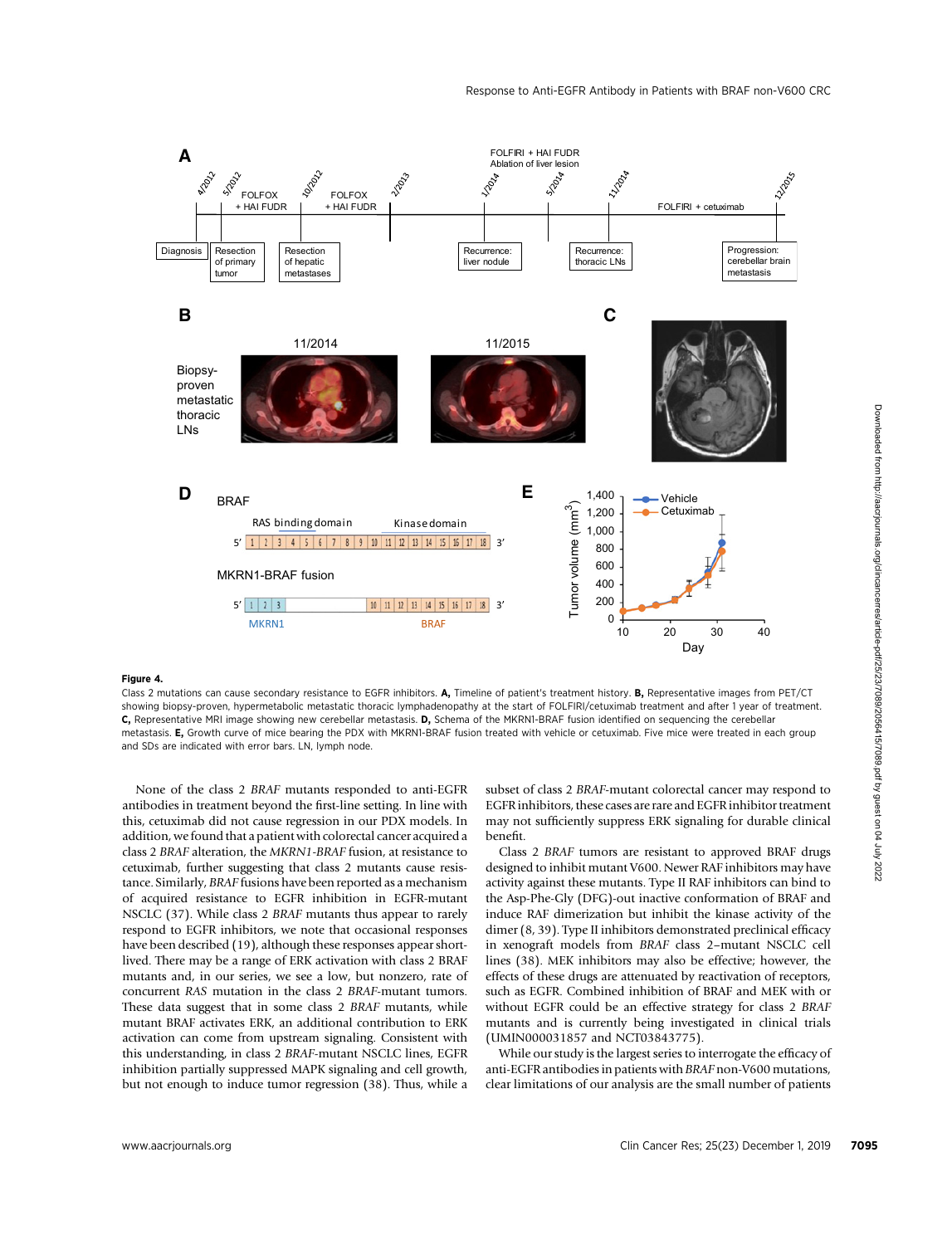with BRAF class 2 and 3 mutated colorectal cancer, in line with the low frequency of these populations, and the retrospective nature of our cohort. Because non-V600 BRAF alterations occur in about 2% of mCRCs, it would be difficult to perform a prospective study; in fact, in BRAF V600E mCRC, which is the most frequent BRAF alteration in colorectal cancer, the consensus that this genomic alteration is associated with resistance to EGFR antibody treatment comes from meta-analyses. A randomized study of EGFR antibodies has not been conducted for this specific population and the subset analyses of randomized controlled trials that included BRAF V600E mCRC did not have sufficient numbers to demonstrate statistically significant differences in response rate (40, 41). Yet despite this, clinically, assessing BRAF V600E status is very important in deciding whether to give EGFR antibody treatment alone (42–44). We now show that non-V600 BRAF alterations do not clinically represent a uniform group and response to EGFR antibody treatment should be considered by BRAF mutation class. Prospective analysis would therefore require very large patient numbers and would not be feasible. We also acknowledge that we could not directly assess the efficacy of anti-EGFR antibodies monotherapy, because most of the patients were treated with chemotherapy. This may contribute to the discordance between the similar PFS intervals for the two BRAF mutation classes and the substantially different response rates observed. In addition, many patients underwent mutational analysis after progression through standard chemotherapy to enroll on clinical trials, which could have led to a selection bias resulting in better OS in our cohort.

In conclusion, our results indicate that many class 3, but not class 2, BRAF-mutant–driven colorectal cancers are driven by EGFR and can be sensitive to its inhibition. These data provide clinical guidance on the application of EGFR antibodies in patients with colorectal cancer with non-V600 BRAF mutations. Patients with colorectal cancer with class 3 BRAF mutations should be considered for anti-EGFR antibody treatment. The lack of efficacy seen in class 2 BRAF-mutant tumors suggests that these patients may not benefit from anti-EGFR therapy and highlights the importance to develop new targeted approaches for this patient population.

#### Disclosure of Potential Conflicts of Interest

R. Yaeger reports receiving commercial research grants from Array Biopharma, GlaxoSmithKline, and Novartis. D. Kotani reports receiving speakers bureau honoraria from Lilly, Takeda, Chugai, and Merck Biopharma. A.R. Parikh reports receiving other commercial research support from Bristol-Myers Squibb, Novartis, Guardant, and Tolero, and is a consultant/advisory board member for Purtech and Foundation Medicine. H. Taniguchi reports receiving other commercial research support from Diichi Sankyo and Takeda, and speakers bureau honoraria from Takeda, Taiho, Merck Biopharma, and

#### **References**

- 1. Holderfield M, Deuker MM, McCormick F, McMahon M. Targeting RAF kinases for cancer therapy: BRAF-mutated melanoma and beyond. Nat Rev Cancer 2014;14:455–67.
- 2. Davies H, Bignell GR, Cox C, Stephens P, Edkins S, Clegg S, et al. Mutations of the BRAF gene in human cancer. Nature 2002;417:949–54.
- 3. Sanz-Garcia E, Argiles G, Elez E, Tabernero J. BRAF mutant colorectal cancer: prognosis, treatment, and new perspectives. Ann Oncol 2017;28: 2648–57.
- 4. Yaeger R, Chatila WK, Lipsyc MD, Hechtman JF, Cercek A, Sanchez-Vega F, et al. Clinical sequencing defines the genomic landscape of metastatic colorectal cancer. Cancer Cell 2018;33:125–36.

Chugai. N. Rosen reports receiving other commercial research support from Chugai, holds ownership interest (including patents) in Zai Laboratory, Bei-Gene, Kura Oncology, and Araxes, and is a consultant/advisory board member for Zai Laboratory, MapKure, Chugai, BeiGene, AstraZeneca, Array Biopharma, Novartis BioMed, Boehringer Ingelheim, and Revolution Medicines. R.B. Corcoran holds ownership interest (including patents) in Avidity Biosciences, C4 Therapeutics, Fount Therapeutics, nRichDx, and Revolution Medicines, and is a consultant/advisory board member for Amgen, Array Biopharma, Astex Pharmaceuticals, Avidity Biosciences, Bristol-Myers Squibb, FOG Pharma, Fount Therapeutics, Genentech, LOXO, Merrimack, N-of-One, Novartis, nRichDx, Revolution Medicines, Roche, Roivant, Shionogi, Spectrum Pharmaceuticals, Symphogen, Taiho, and Warp Drive Bio. T. Yoshino reports receiving commercial research grants from Novartis Pharma K.K., MSD., K.K., Sumitomo Dainippon Pharma Co., Ltd., Chugai Pharmaceutical Co., LTD., Sanofi K.K., Daiichi Sankyo Company, Limited, Parexel International Inc., and ONO Pharmaceutical CO., LTD. No potential conflicts of interest were disclosed by the other authors.

## Authors' Contributions

Conception and design: R. Yaeger, D. Kotani, H. Bando, R.B. Corcoran, T. Yoshino, H. Ebi

Development of methodology: D. Kotani, H. Bando, H. Zhao, R.B. Corcoran, T. Yoshino, Z. Yao

Acquisition of data (provided animals, acquired and managed patients, provided facilities, etc.): R. Yaeger, D. Kotani, S. Mondaca, A.R. Parikh, E.E. Van Seventer, H. Taniguchi, H. Zhao, C.N. Thant, E. de Stanchina, R.B. Corcoran, T. Yoshino, Z. Yao

Analysis and interpretation of data (e.g., statistical analysis, biostatistics, computational analysis): R. Yaeger, D. Kotani, S. Mondaca, A.R. Parikh, H. Bando, N. Rosen, R.B. Corcoran, T. Yoshino, Z. Yao, H. Ebi

Writing, review, and/or revision of the manuscript: R. Yaeger, D. Kotani, S. Mondaca, A.R. Parikh, H. Bando, H. Taniguchi, N. Rosen, R.B. Corcoran, T. Yoshino, Z. Yao, H. Ebi

Administrative, technical, or material support (i.e., reporting or organizing data, constructing databases): D. Kotani, E.E. Van Seventer, T. Yoshino Study supervision: D. Kotani, E. de Stanchina, T. Yoshino, H. Ebi Other (some experimental work): C.N. Thant

#### Acknowledgments

This work was supported by Grants-in-Aid for Scientific Research (16K07164) and Fund for the Promotion of Joint International Research (15KK0303) from Japan Society for the Promotion of Science (to H. Ebi), and Takeda Science Foundation (to H. Ebi), Grant-in-Aid to Project for Cancer Research and Therapeutics Evolution (P-CREATE) from the Japan Agency for Medical Research and Development (to H. Ebi, 19cm0106513h0004), and MSK Cancer Center core grant P30 CA 008748 and R01 CA233736 (to N. Rosen and R. Yaeger).

The costs of publication of this article were defrayed in part by the payment of page charges. This article must therefore be hereby marked advertisement in accordance with 18 U.S.C. Section 1734 solely to indicate this fact.

Received June 18, 2019; revised August 14, 2019; accepted August 15, 2019; published first September 12, 2019.

- 5. Jones JC, Renfro LA, Al-Shamsi HO, Schrock AB, Rankin A, Zhang BY, et al. (Non-V600) BRAF mutations define a clinically distinct molecular subtype of metastatic colorectal cancer. J Clin Oncol 2017;35:2624–30.
- 6. Yaeger R, Corcoran RB. Targeting alterations in the RAF-MEK pathway. Cancer Discov 2019;9:329–41.
- 7. Wan PT, Garnett MJ, Roe SM, Lee S, Niculescu-Duvaz D, Good VM, et al. Mechanism of activation of the RAF-ERK signaling pathway by oncogenic mutations of B-RAF. Cell 2004;116:855–67.
- 8. Yao Z, Torres NM, Tao A, Gao Y, Luo L, Li Q, et al. BRAF mutants evade ERKdependent feedback by different mechanisms that determine their sensitivity to pharmacologic inhibition. Cancer Cell 2015;28:370–83.